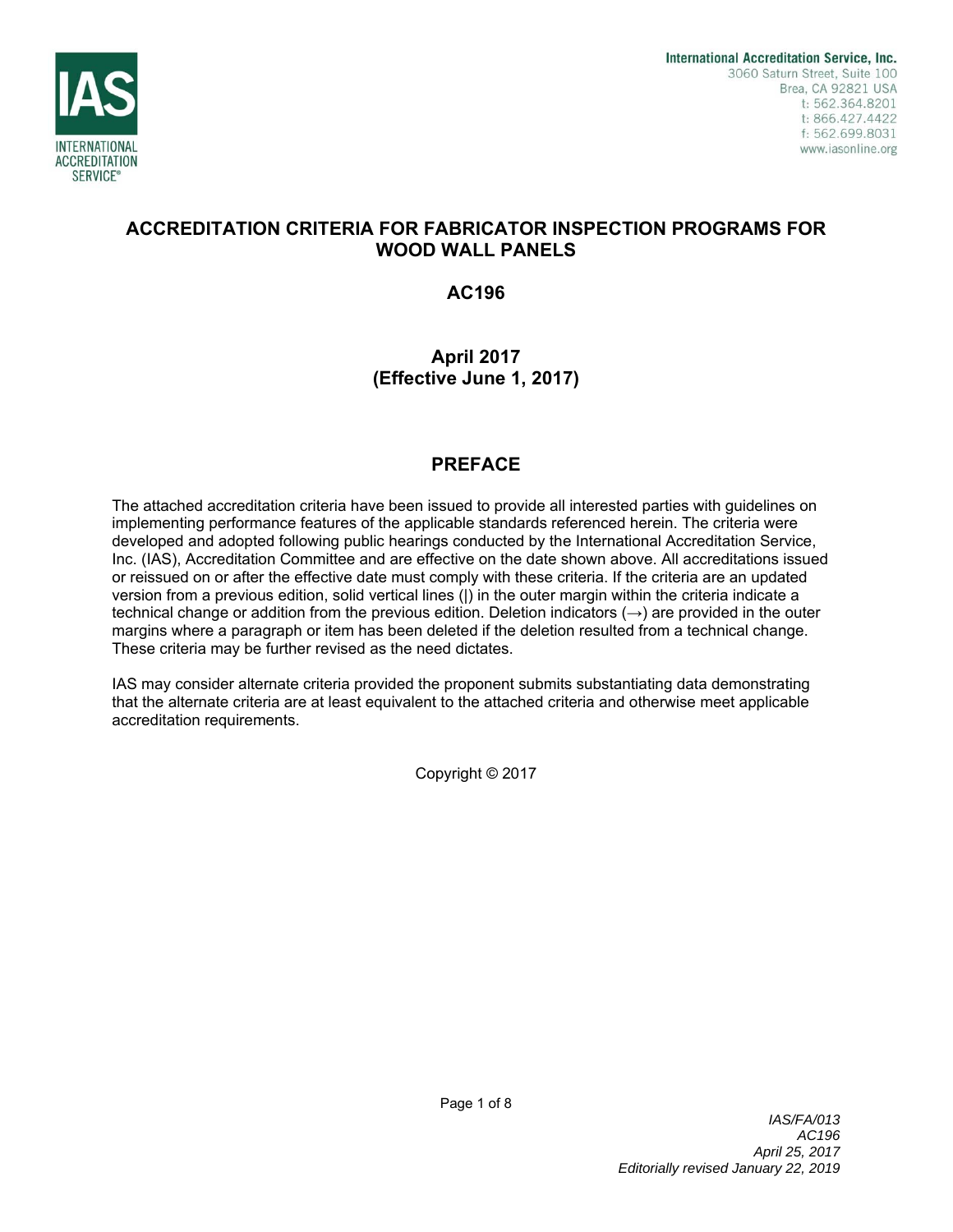### **ACCREDITATION CRITERIA FOR FABRICATOR INSPECTION PROGRAMS FOR WOOD WALL PANELS**

#### **1. INTRODUCTION**

1.1. **Scope:** These criteria set forth the requirements for obtaining and maintaining International Accreditation Service, Inc. (IAS), Fabricator Inspection Programs for Wood Wall Panels. These criteria supplement the IAS Rules of Procedure for Accreditation of Fabricator Inspection Programs and is to specify a quality assurance program for IAS-accredited fabricators of wood wall panels. Fabricators complying with these criteria will have demonstrated that they have the personnel, organization, experience, knowledge and commitment to fabricate wood wall panels in accordance with specified requirements. IAS–approved fabricators operate under a documented management system developed in concert with an inspection agency that conducts unannounced inspections to verify continued compliance with these criteria.

Fabricators complying with these criteria will be recognized as approved in accordance with Chapter 17 of the *International Building Code.* 

Compliance with these criteria fulfills the requirements for periodic special inspection required by Section 1705.11.2 of the IBC (Section 1707.3 of the 2009 and earlier editions of the IBC).

These criteria are limited to fabrication only and do not apply to the fabricated products or the design or performance characteristics of the products.

- 1.2. **Normative and Reference Documents**: Publications listed below refer to current editions (unless otherwise stated).
	- 1.2.1. International Building Code®, International Code Council.
	- 1.2.2. ISO/IEC 17000, Conformity assessment Vocabulary and general principles.

### 2. **DEFINITIONS**

For the purposes of these accreditation criteria, the definitions given in ISO/IEC Standard 17000, and the definitions that follow, apply

- 2.1. **Accreditation**: Third-party attestation related to a fabricator conveying formal demonstration of its competence to carry out specific conformity assessment tasks.
- 2.2. **Accreditation Body (AB)**: An approved, third-party organization that is independent of the grading and inspection agencies, and the lumber mills, and that initially accredits and subsequently monitors, on a continuing basis, the competency and performance of a grading or inspection agency related to carrying out specific tasks.

Page **2** of **8**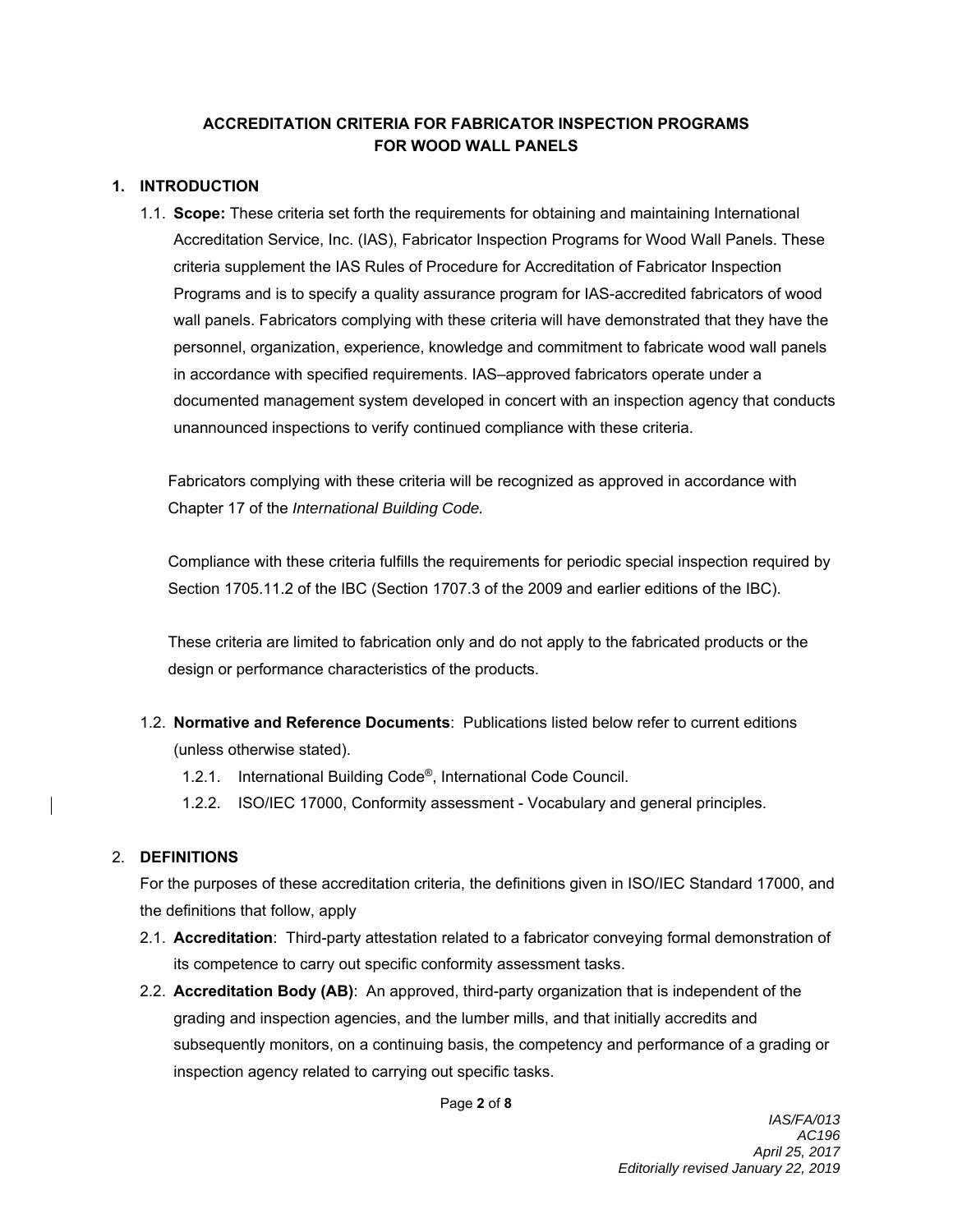- 2.3. **Approved Fabricator**: An established and qualified person, firm or corporation approved by the building official pursuant to Chapter 17 of the International Building Code (IBC) published by the International Code Council.
- 2.4. **Assessment**: Process undertaken by an accreditation body to assess the competence of a fabricator, based on particular standard(s) and/or other normative documents and for a defined scope of accreditation.
- 2.5. **Contract Documents**: Documents that describe the fabricator's responsibilities for a given project. These documents include work orders, drawings, and project specifications.
- 2.6. **Corrective Action**: Implemented action of solutions necessary to eliminate or reduce the root cause of an identified problem.
- 2.7. **Inspection Agency**: An agency furnishing inspection services, accredited by IAS in accordance with the IAS Accreditation Criteria for Inspection Agencies (AC98).
- 2.8. **Management System**: A set of interrelated or interacting elements that organizations use to direct, control and coordinate how policies are implemented and objectives are achieved.
- 2.9. **Nonconformance**: An action employed that renders a member or component unacceptable for the intended use as specified in contract specifications or these criteria.
- 2.10. **Procedure**: An implemented and written document that describes who does what, when, where, why and how.
- 2.11. **Product**: Result of activities or processes.

**Note 1**: A product may include service, hardware, processed materials, or a combination thereof.

**Note 2**: A product can be tangible (e.g., assemblies or processed materials) or intangible (e.g., knowledge or concepts), or a combination thereof.

- 2.12. **Project**: A process consisting of a set of coordinated and controlled activities undertaken to achieve customer requirements.
- 2.13. **Quality Assurance**: A planned and systematic pattern of all actions necessary to provide adequate confidence that a product will conform to established requirements.
- 2.14. **Quality Control**: The act of examination, testing or measurement that verifies processes, services or that documents conform to specified criteria.
- 2.15. **Quality Plan**: A written document prepared by the Quality Manager (however named) that describes the procedures and policies implemented to assure product quality meets specific contract documents. As a minimum, quality plans must meet the requirements of AC196.
- 2.16. **Surveillance**: Set of activities, except reassessment, to monitor the continued fulfillment by accredited fabricators of requirements for accreditation.
- 2.17. **Wood Wall Panels**: Factory-assembled, conventionally framed wood wall panels meeting the requirements of Chapter 23 of the IBC.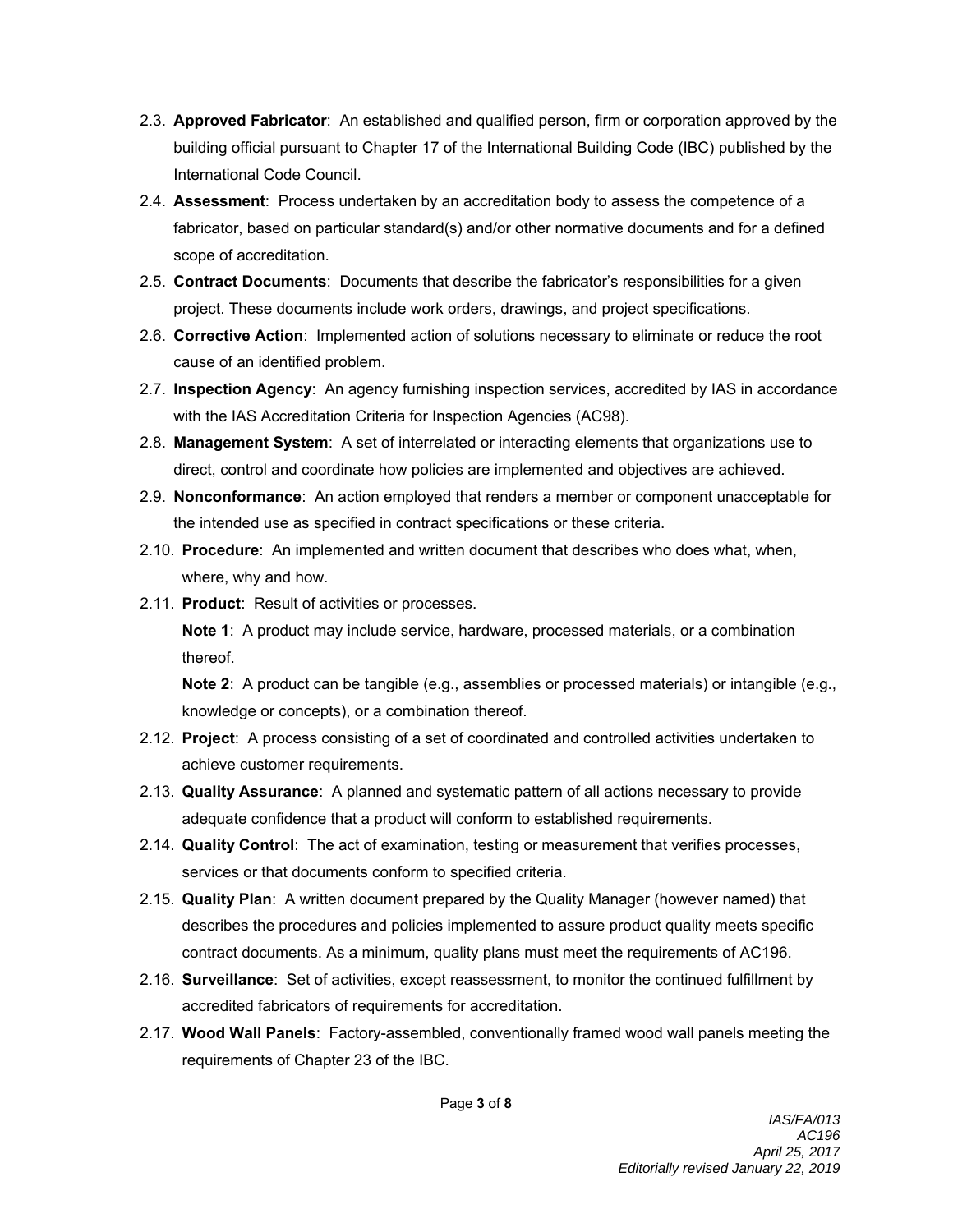### **3. ELIGIBILITY**

Accreditation services are available to fabricators of "conventionally framed wood wall panels," complying with the design and construction requirements of Chapter 23 of the IBC.

### **4. REQUIRED BASIC INFORMATION**

- 4.1. Fabricator inspection programs for wood wall panels must demonstrate compliance with the following requirements:
	- 4.1.1. The requirements of these accreditation criteria;
	- 4.1.2. IAS Rules of Procedure for Accreditation of Fabricator Inspection Programs.

## 4.2. **General Requirements**

# 4.2.1. **Quality System**

- 4.2.1.1. The approved fabricator shall establish and implement a fully documented management system. This documented management system shall describe the fabricator's procedures for ensuring that fabricated products meet the specified requirements.
- 4.2.1.2. The fabricator, in concert with an IAS-accredited inspection agency, shall prepare and submit to IAS its documented management system, including a cross-reference matrix ensuring that the data in Section 4.3, the statements in Section 4.4, and the written procedures noted in Section 4.5 of these accreditation criteria have been incorporated.
- 4.2.1.3. The submitted management system document shall be signed and dated by an authorized representative of the fabricator.
- 4.2.1.4. The submitted cross-reference matrix shall be signed and dated by an authorized representative of an IAS-accredited inspection agency, attesting that the agency has reviewed the fabricator's documented management system. The purpose of the agency's review is to ensure that there is adequate detail for the agency to properly perform its inspection functions.
- 4.2.2. **Quality Manager**: The fabricator shall designate a quality manager who is independent of production, and who, irrespective of other responsibilities, shall have defined responsibility and authority for the following:
	- 4.2.2.1. Maintaining the fabricator's documented quality assurance management system.
	- 4.2.2.2. Monitoring the effective implementation of the fabricator's documented management system.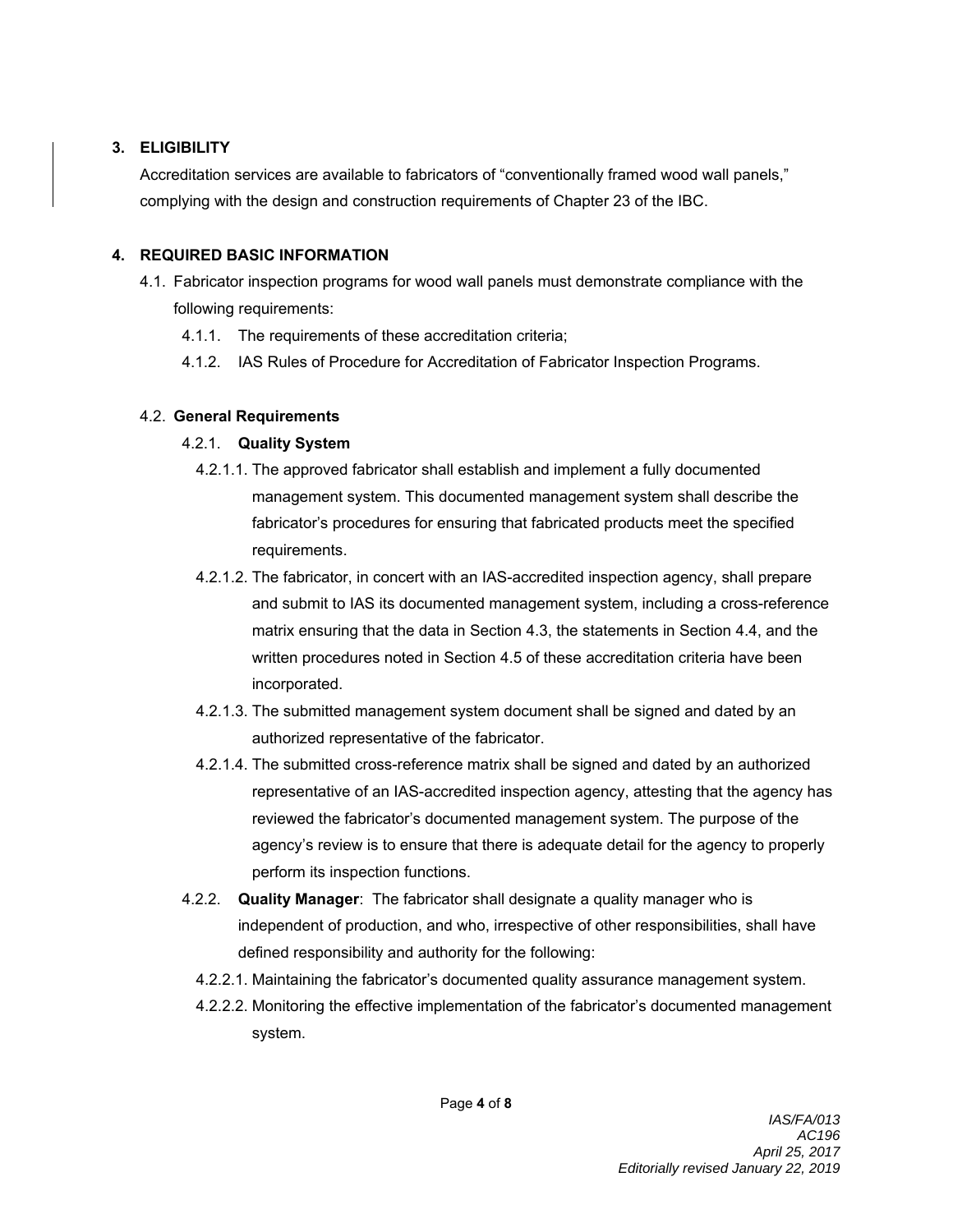- 4.2.2.3. Assuring that periodic internal audits are conducted and documented, and that corrective actions are implemented.
- 4.2.2.4. Assuring that annual management reviews are conducted and documented.
- 4.2.2.5. Ensuring that all production and quality records are properly maintained.
- 4.2.2.6. Reviewing all fabrication procedures and specifications before they are used in fabrication operations.
- 4.2.3. **In-house Quality Control Inspector**: The fabricator shall designate an in-house quality control inspector who must:
	- 4.2.3.1. Be familiar with codes and specifications which apply to the fabrication work performed.
	- 4.2.3.2. Be familiar with production drawings, material specifications, material grading and tolerance levels.
	- 4.2.3.3. Be responsible for overall workmanship and compliance to plans and specifications.
	- 4.2.3.4. Be responsible for ensuring that only fabricated items that meet the required specifications are labeled or otherwise identified as complying.
	- 4.2.3.5. Be responsible for ensuring that all required inspections are properly carried out at appropriate stages of fabrication.
	- 4.2.3.6. Be responsible for ensuring that the final products can be traced back to the incoming raw materials, the quality assurance records and the individual fabrication personnel.
- 4.2.4. **Fabrication Personnel**: The fabricator shall ensure that the following conditions are met:
	- 4.2.4.1. All fabrication personnel are qualified to perform their assigned tasks based on education, training and/or experience. Appropriate records of training and experience must be maintained.
	- 4.2.4.2. All fabrication personnel have an identifying number, letter or symbol for the purpose of traceability.

## 4.3. **Required Data**

The following information shall be included in the management system submittal:

- 4.3.1. The name, street address and telephone number of the fabrication facility.
- 4.3.2. A floor plan of the fabrication facility.
- 4.3.3. A list of major production equipment, keyed to the floor plan.
- 4.3.4. A list of typical items fabricated.
- 4.3.5. A list of qualified fabrication personnel.
- 4.3.6. The names of the quality manager and his designated deputy in case of his absence.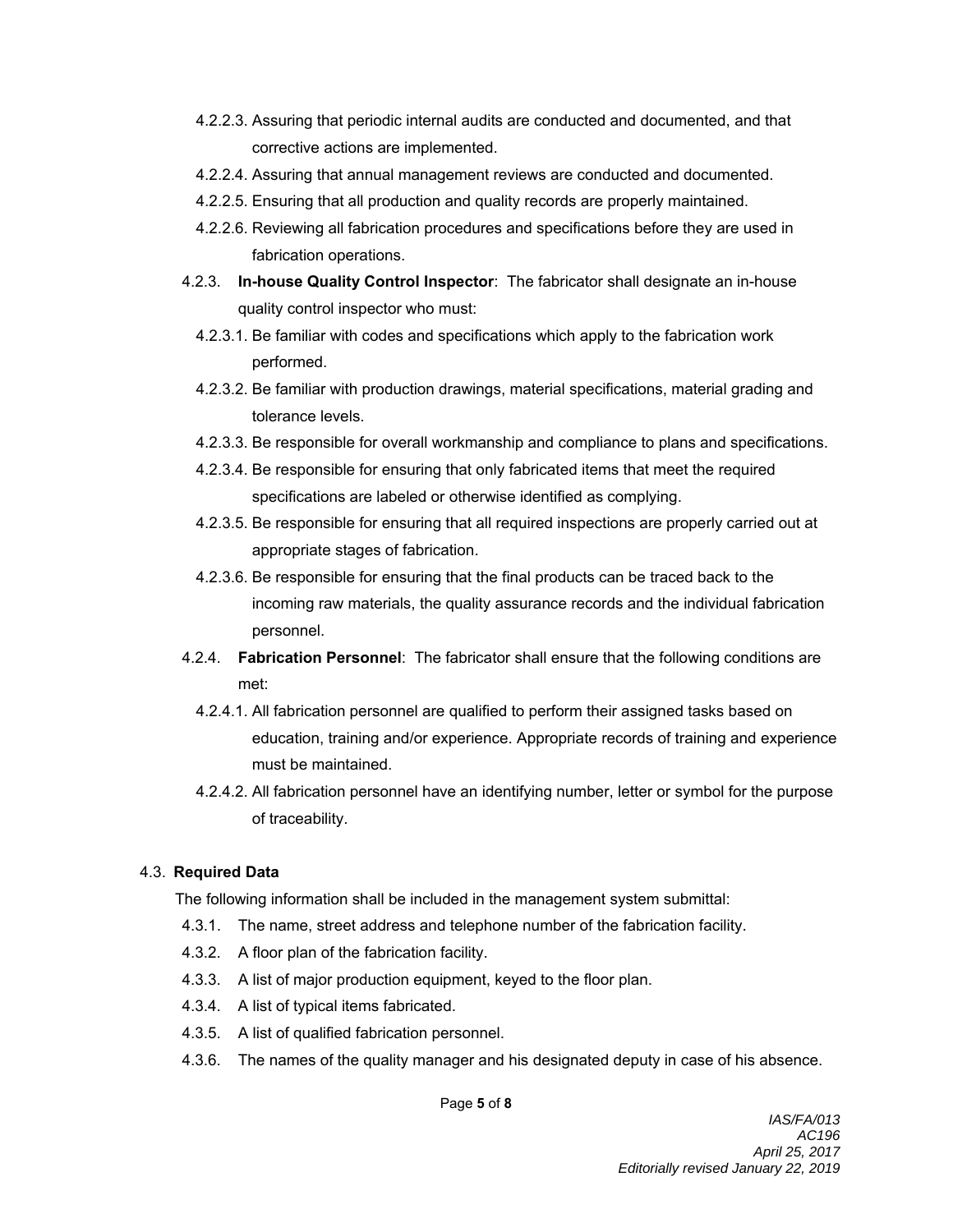- 4.3.7. The names of the in-house control inspector and his designated deputy in case of his absence.
- 4.3.8. An organizational chart of the fabricator, including the names of the responsible quality assurance personnel. This chart shall show the relationships among the management, quality manager, in-house quality control inspector, deputy in-house inspector and fabrication personnel.
- 4.3.9. Specifications and means of identification for all incoming raw materials.
- 4.3.10. A list of approved vendors, including any testing agencies used to verify fabrication procedures.
- 4.3.11. A list of test and measuring equipment used for the quality functions of the fabricator.

### 4.4. **Required Statements**

The following statements shall be provided in the management system submittal:

- 4.4.1. A policy statement that includes the following elements:
	- 4.4.1.1. All activities of the organization shall be directed in such a manner as to ensure that the quality requirements of these criteria will be met.
	- 4.4.1.2. The elements of the quality assurance program shall be disseminated to all responsible personnel.
- 4.4.2. The documented management system shall be reviewed, at a minimum, annually.
- 4.4.3. IAS shall be notified, in writing, prior to any cancellation of the inspection agreement with the inspection agency.
- 4.4.4. Copies of reports of inspections conducted by the inspection agency, if they note major quality deficiencies, shall be forwarded by the fabricator to IAS within 10 days of the major deficiency being reported.
- 4.4.5. The fabricator shall notify the inspection agency when the fabrication facility is to be closed for extended time periods other than for normally scheduled periods for maintenance or vacations. IAS and the inspection agency shall be notified prior to resumption of operations.
- 4.4.6. IAS shall be notified in writing if the required, unannounced, follow-up inspections have not been conducted by the inspection agency.
- 4.4.7. The fabricator shall promptly investigate and respond to IAS or a building official when apprised of complaints regarding the noncompliance of fabricated product with stated specifications.

### 4.5. **Required Written Procedures**

The fabricator shall submit written procedures for the following:

Page **6** of **8**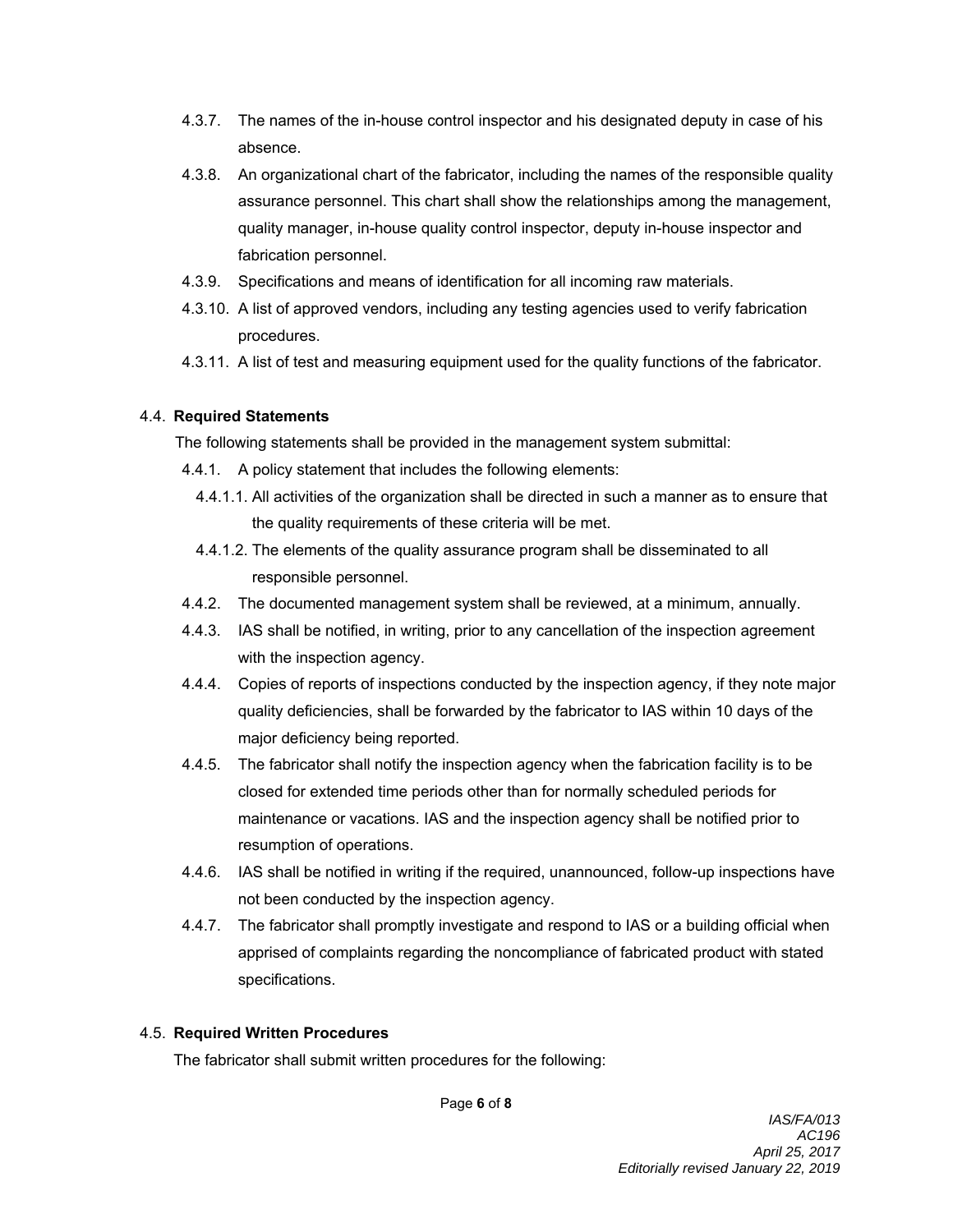- 4.5.1. **Contract Review**: Review of new work to ensure that the needed resources exist to fulfill the contract requirements.
- 4.5.2. **Document Control**: Control of documents and data relating to the quality functions of the fabricator. This control shall include the following:
	- 4.5.2.1. A means of document approval.
	- 4.5.2.2. A means to ensure that only current, approved documents are used.
	- 4.5.2.3. A means of ensuring that documents are available at all locations where necessary for the proper functioning of the quality system.

#### 4.5.3. **Purchasing**

- 4.5.3.1. Determining that purchased products will conform to specified requirements.
- 4.5.3.2. Evaluation of subcontractors for their ability to meet subcontract requirements (if applicable).
- 4.5.4. **Product Traceability**: Traceability of the finished product to:
	- 4.5.4.1. Incoming raw materials.
	- 4.5.4.2. Responsible fabrication personnel.
	- 4.5.4.3. Plans and specifications.
	- 4.5.4.4. Quality records.
	- 4.5.4.5. Production records.

#### 4.5.5. **Process Control**

- 4.5.5.1. For developing fabrication drawings and specifications that conform with the contract requirements.
- 4.5.5.2. Verification of the following:
	- 4.5.5.2.1. Proper materials.
	- 4.5.5.2.2. Proper assembly.
	- 4.5.5.2.3. Dimensions and accuracy.

### 4.5.6. **Inspection and Testing**

- 4.5.6.1. Inspection of incoming raw materials and review of certificate of compliance to ensure compliance with purchasing documents.
- 4.5.6.2. Inspection of finished product.

#### 4.5.7. **Control of Inspection, Measuring and Test Equipment**

- 4.5.7.1. The maintenance schedule and calibration procedures for fabrication equipment.
- 4.5.7.2. Ensuring traceability of calibration to nationally recognized standards.
- 4.5.8. **Control of Nonconforming Product**: Methods of identifying, segregating, and assigning the disposition of nonconforming:
	- 4.5.8.1. Incoming materials.
	- 4.5.8.2. Product in production.